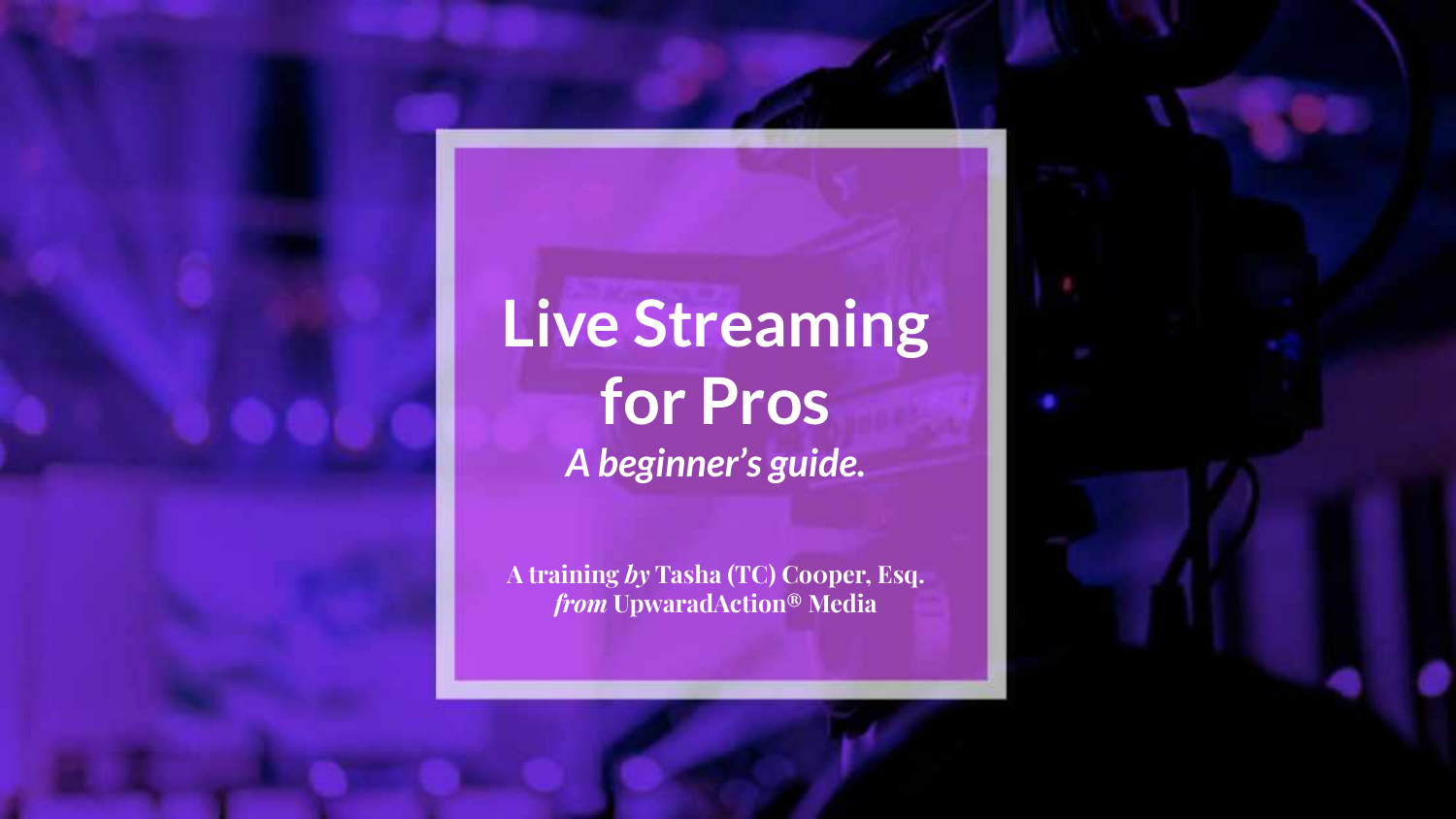#### **The P5 Formula to Live Stream Like A Pro**

**This 5 part beginner's program teaches you the essentials necessary to Live Stream Like A Pro** 

- 1. Production essentials for hosting a professional live stream.
- 2. Presentation essentials for making your live stream look professional and build your brand.
- 3. People energizing essentials for maximizing the energy and impact of your live stream.
- 4. Profit-oriented essentials for getting a return on the investment of your live streaming efforts.
- 5. Platform selection and safety essentials for taking care of your audience.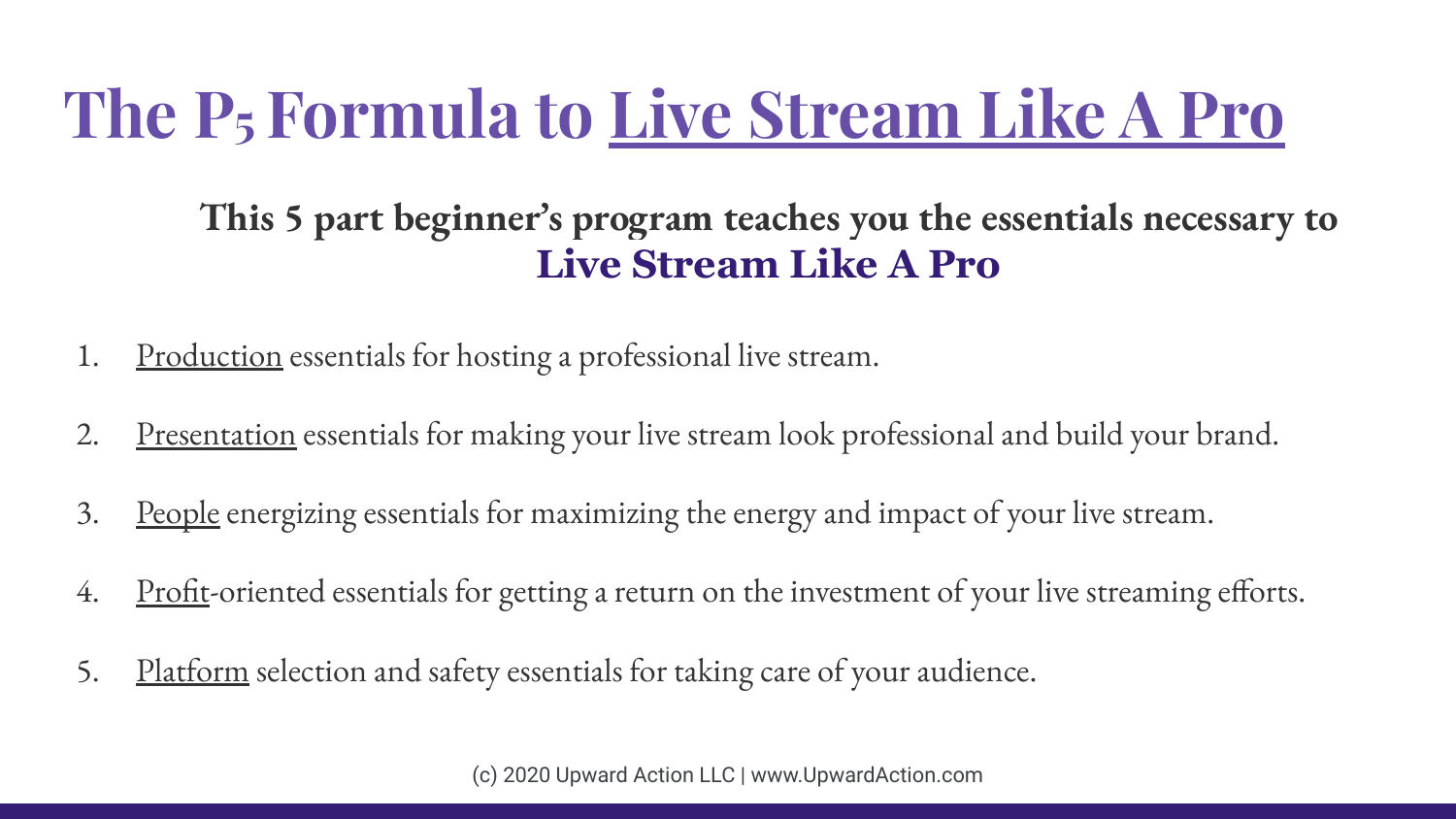#### **The P5 Formula ::: Production**

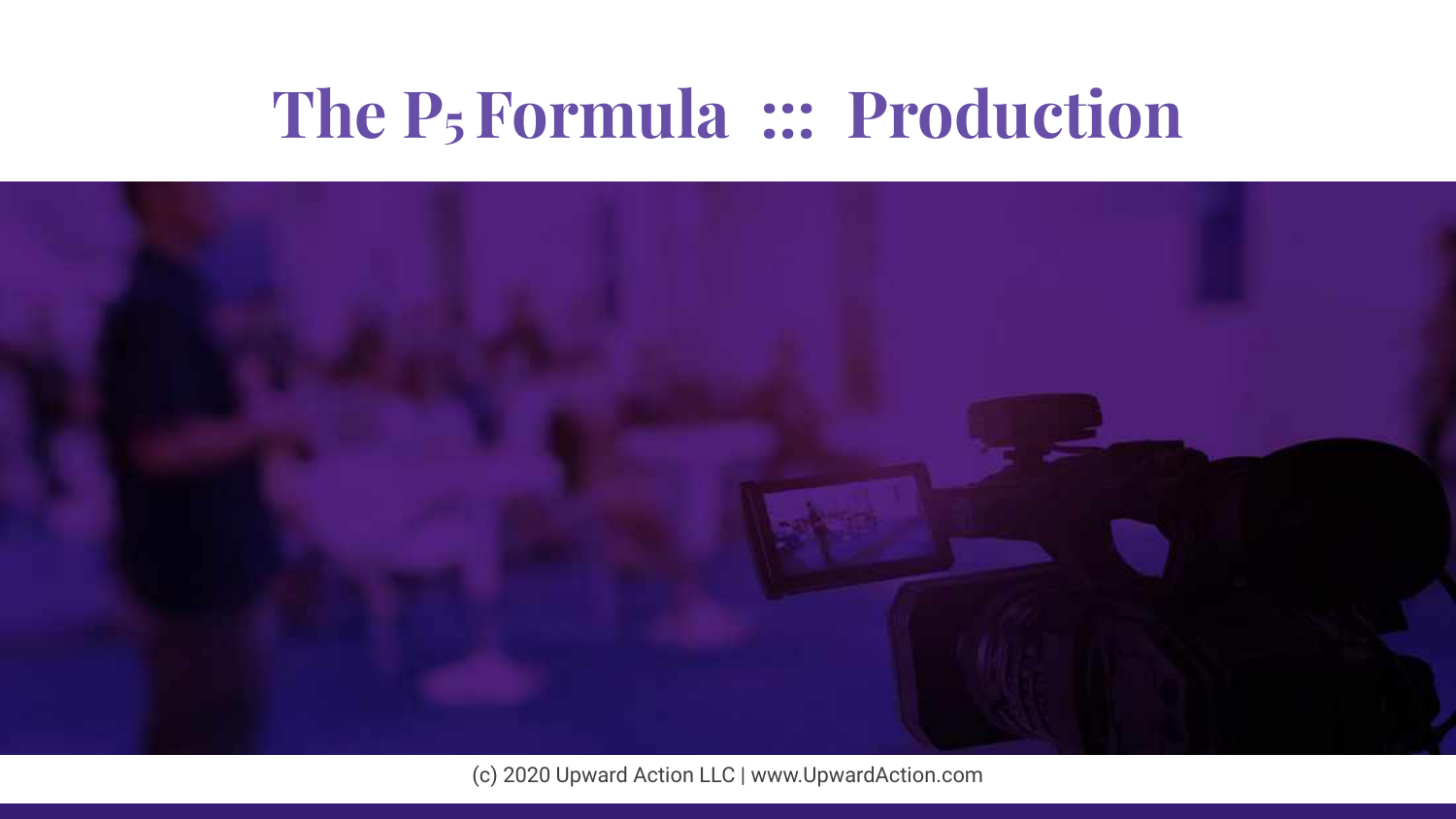# **Production - Essentials** *Let's get YOU on the big screen.*

#### **CAMERA**

- Webcam
- **External Camera** 
	- USB port makes it easy
- Mobile Device
	- Invest in a stabilizer, like a tripod

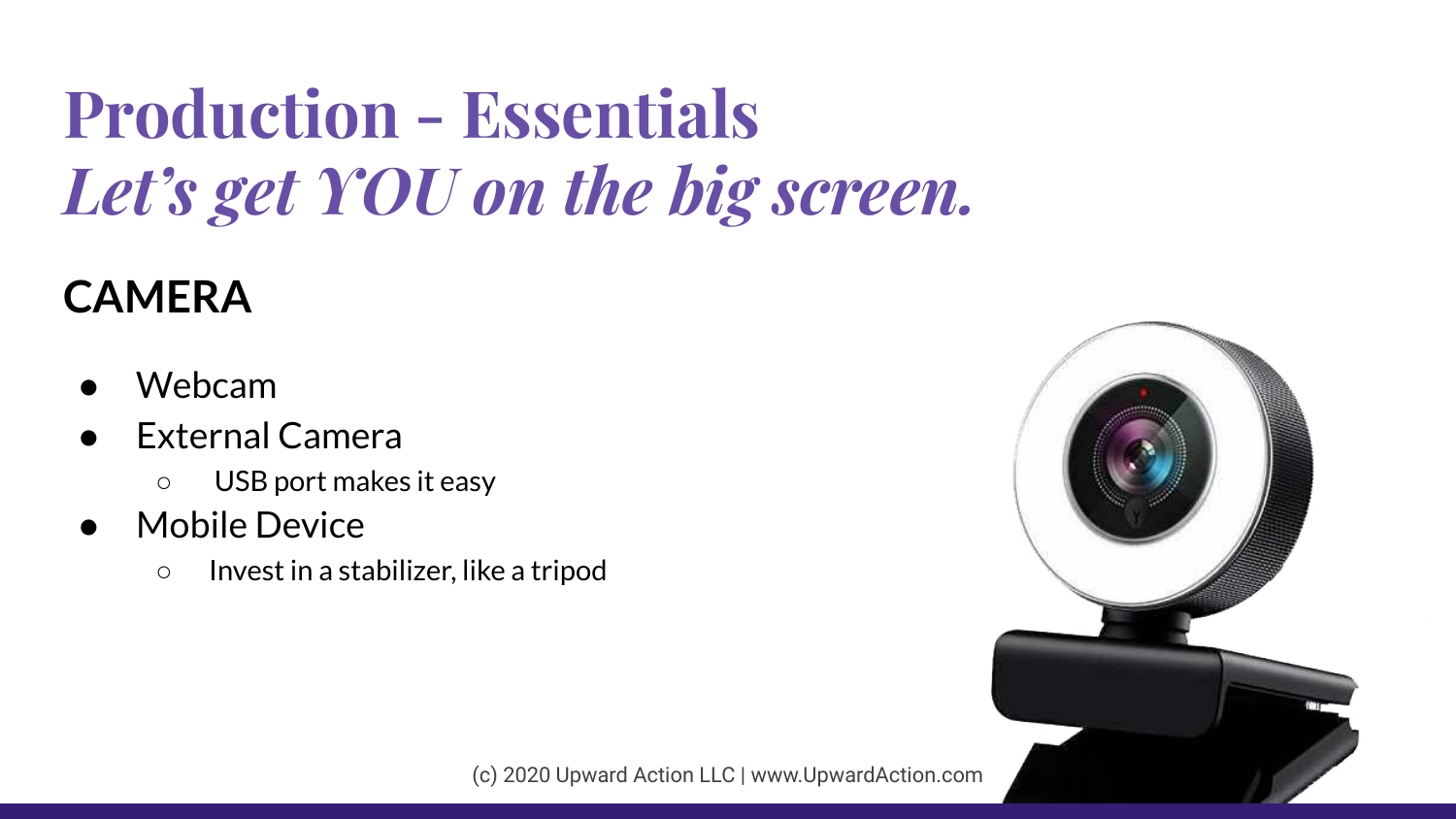# **Production - Essentials** *Put your best face forward.*

#### **LIGHTS**

- Placement:
	- In front, not behind.
- Tools:
	- Ring light or lamp

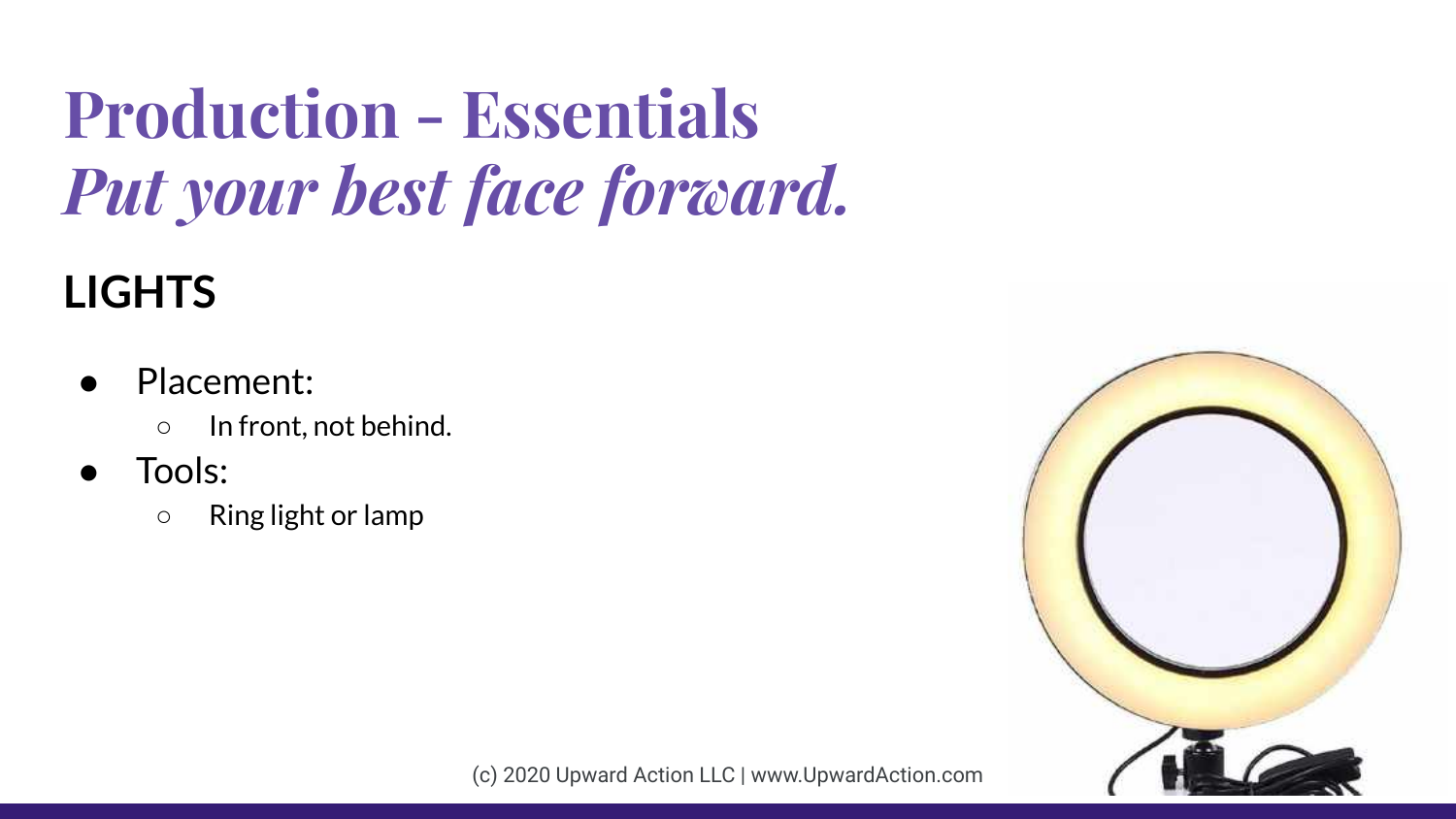# **Production - Essentials** *The people want to hear you!*

#### **AUDIO**

- Computer microphone in quiet, closed spaces only
- Lapel microphone
- **External microphone**

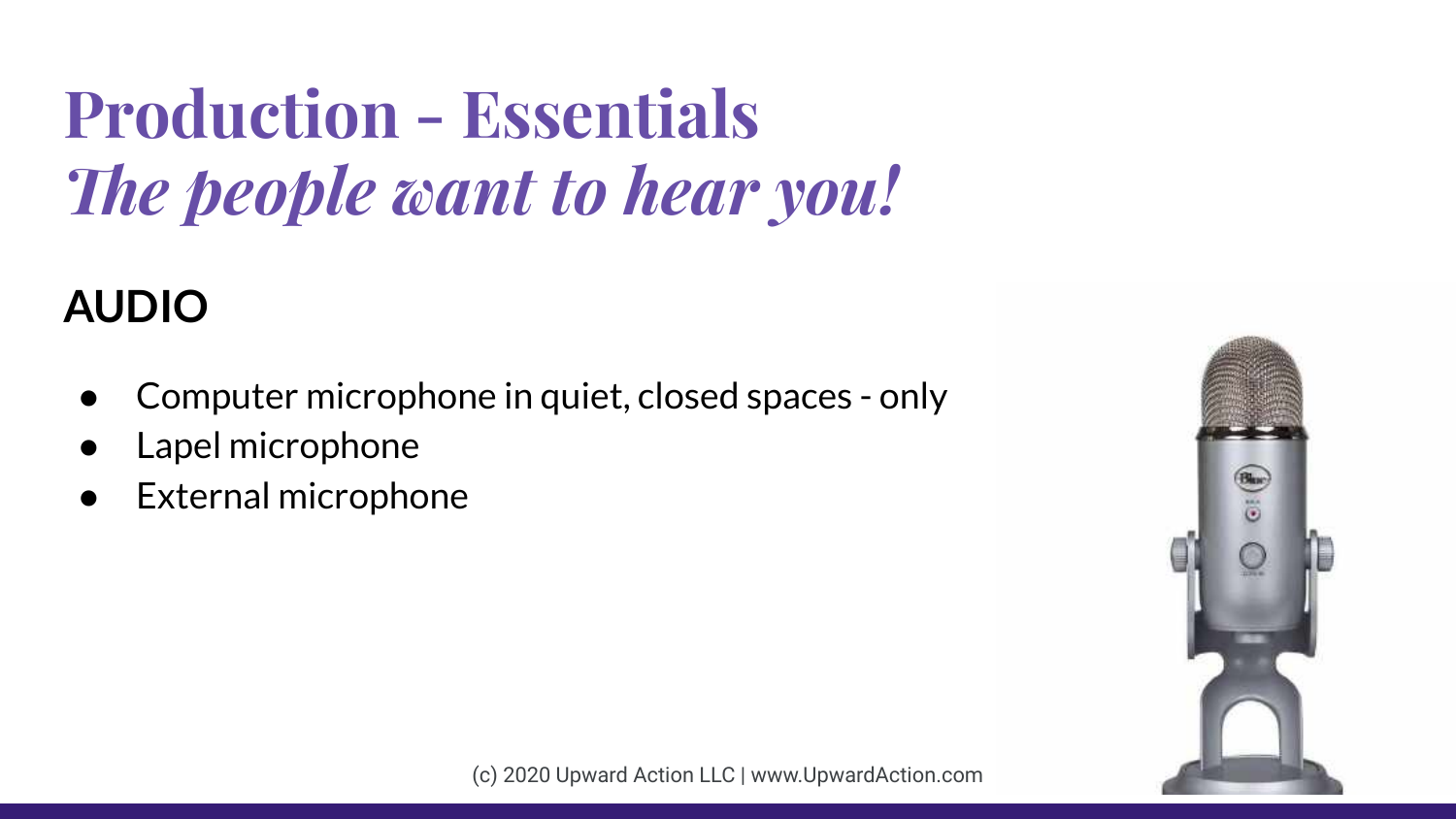#### **Production - Essentials** *Maximize your power.*

#### **Internet & Data**

- Hard wire is better than Wifi
- If you use Wifi, disconnect non-essentials
- If using your mobile device, make sure you have enough data & storage

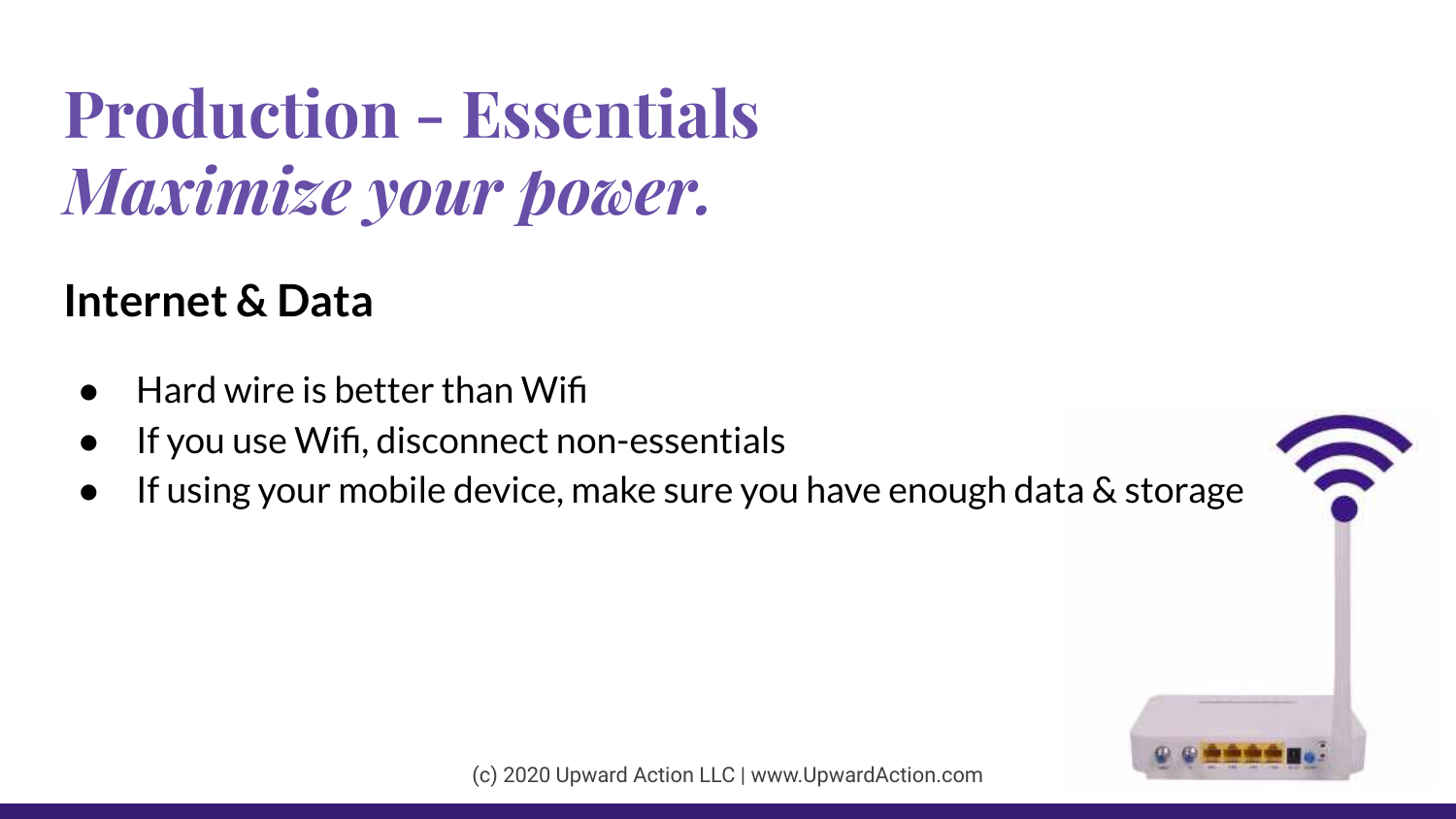#### **Production - Essentials** *Stay connected.*

#### **BATTERY LIFE**

- Charge it up
- Have back-up

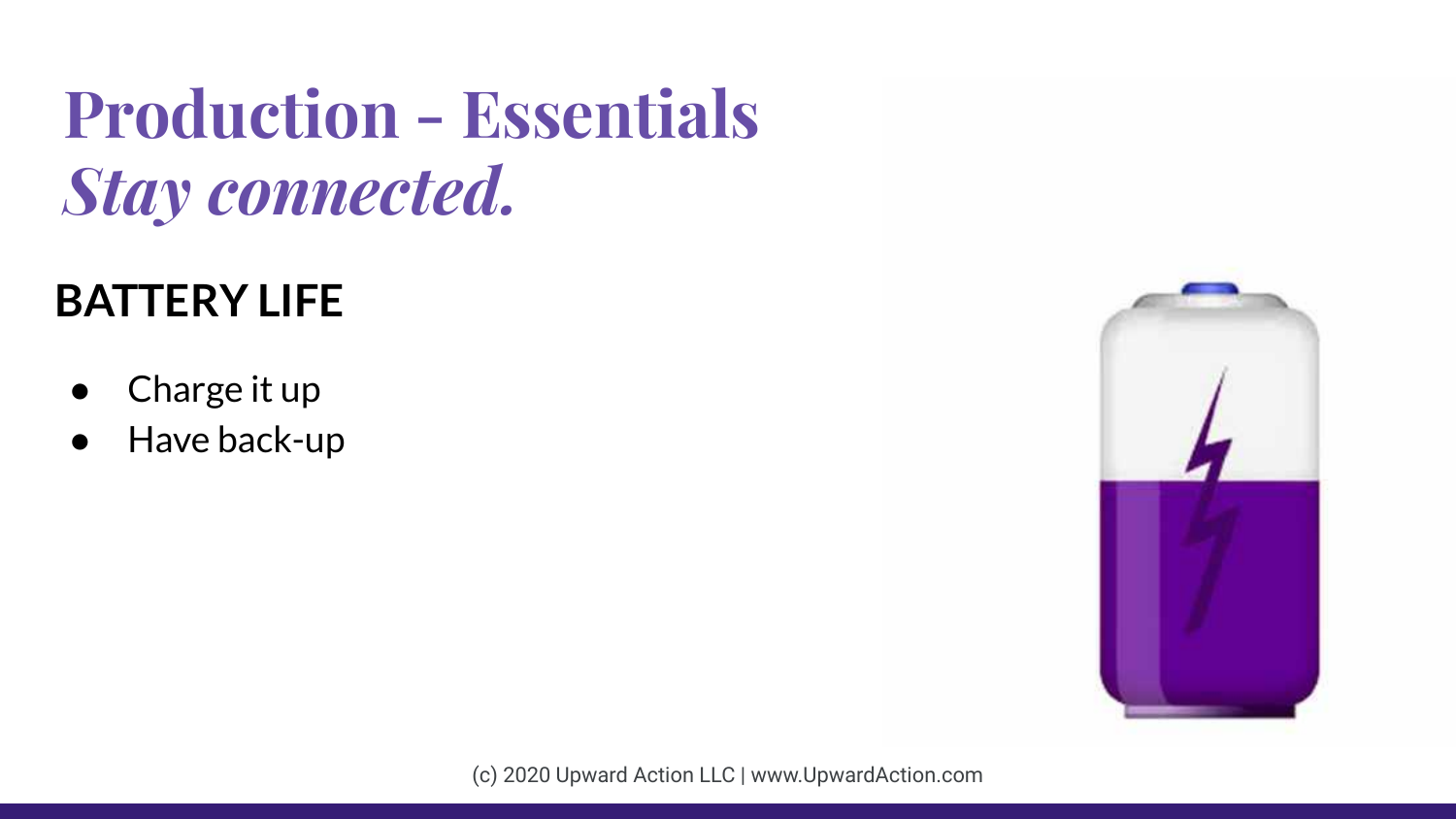#### **Production - Software**  *Expand your capacity.*

Zoom.us

Be.Live

Streamyard.com

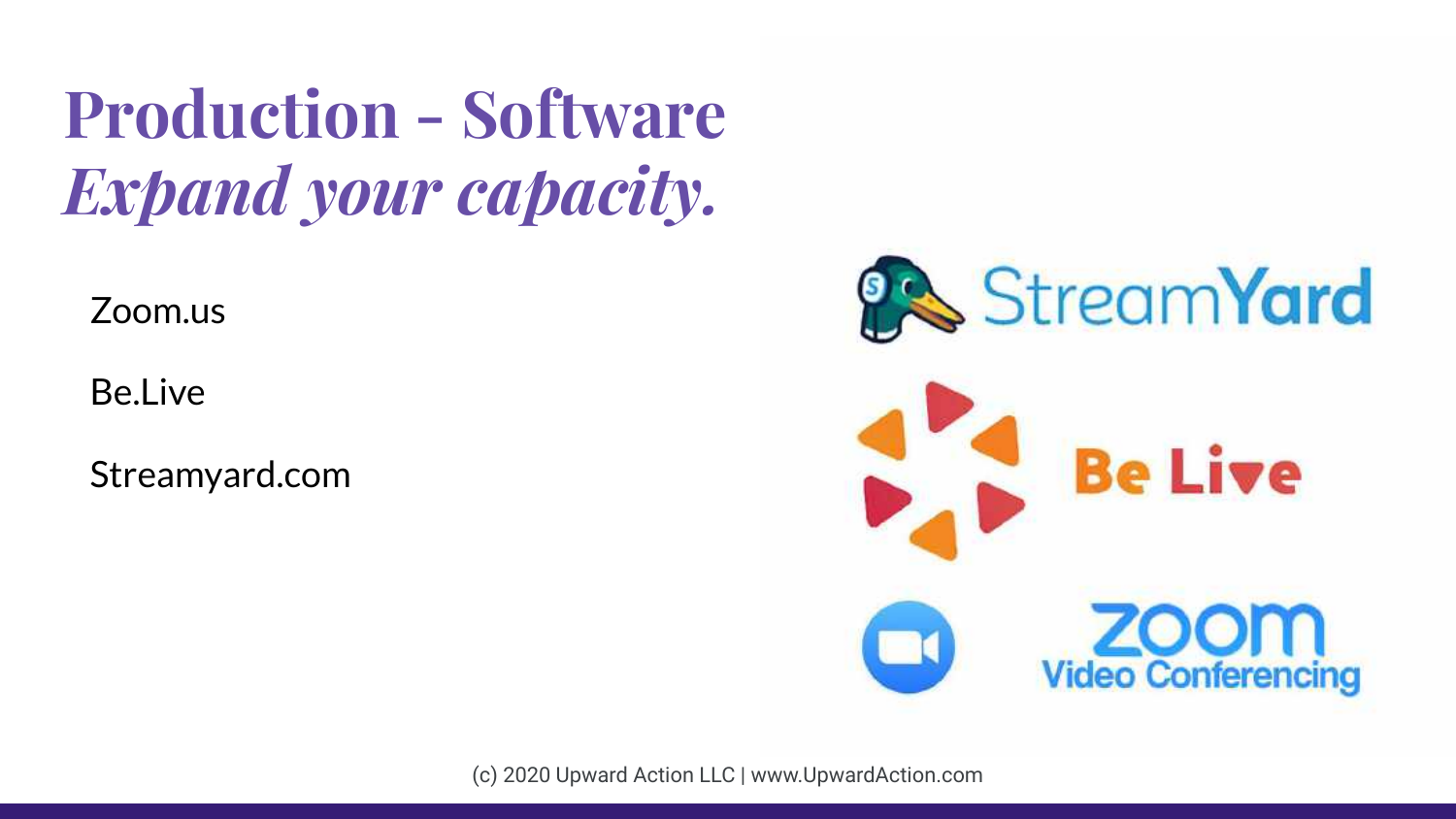#### **The P5 Formula ::: Personal Presentation**

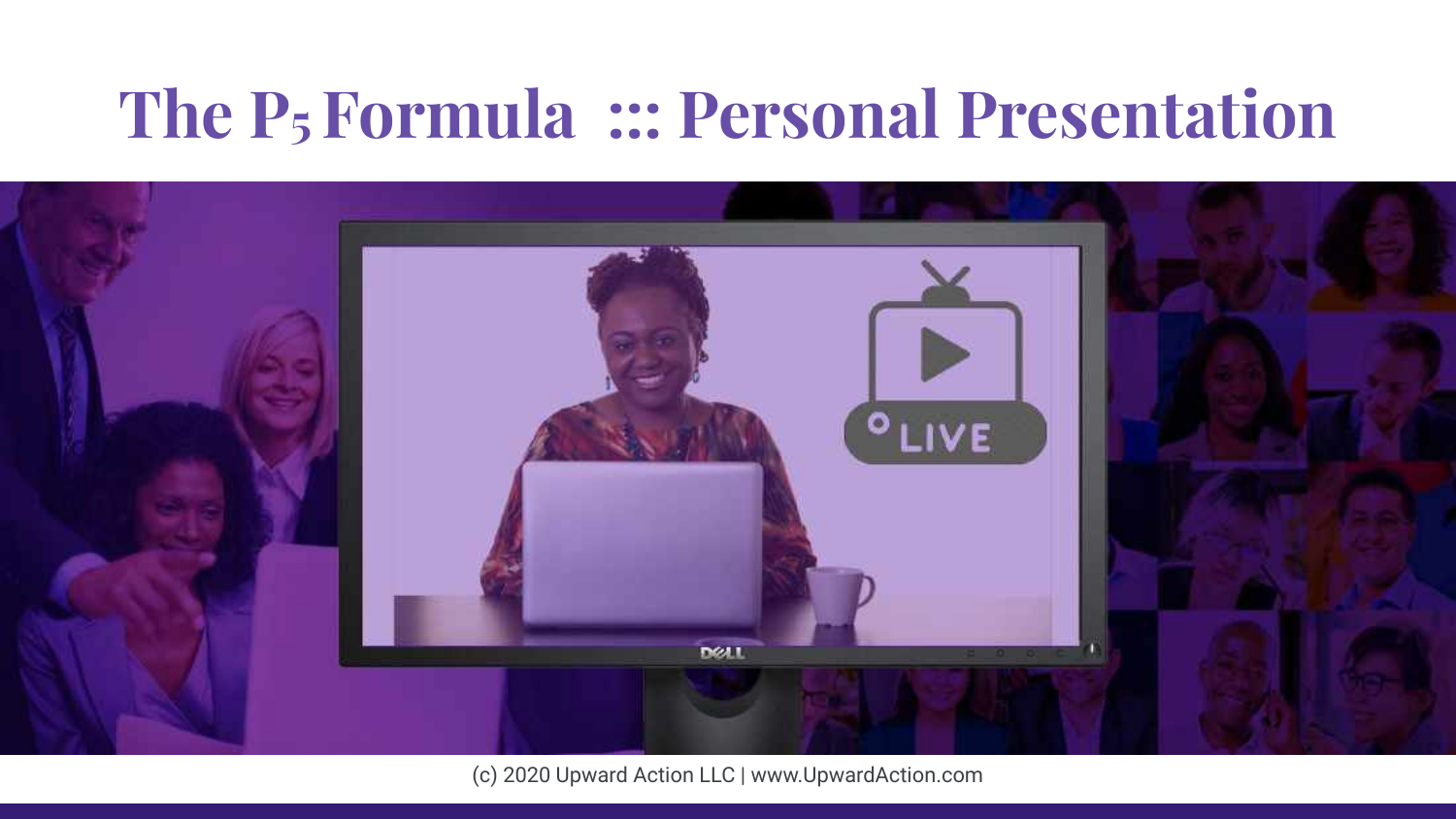# **Personal Presentation** *What's going on with your body?*

- Frame your body
- Live or virtual backgrounds, it's up to your brand.
- Focus on the camera, not the monitor

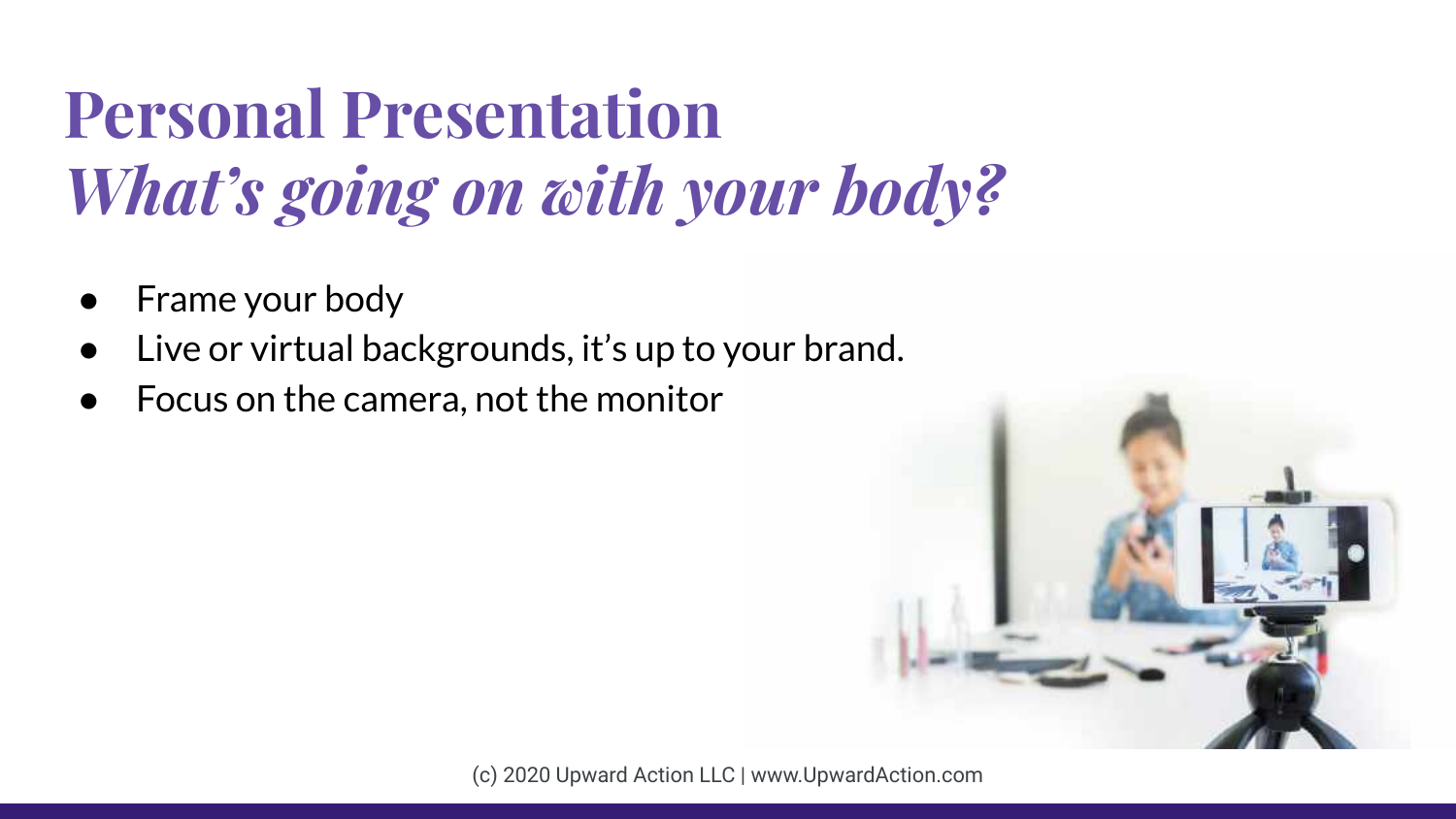#### **The P5 Formula ::: People**

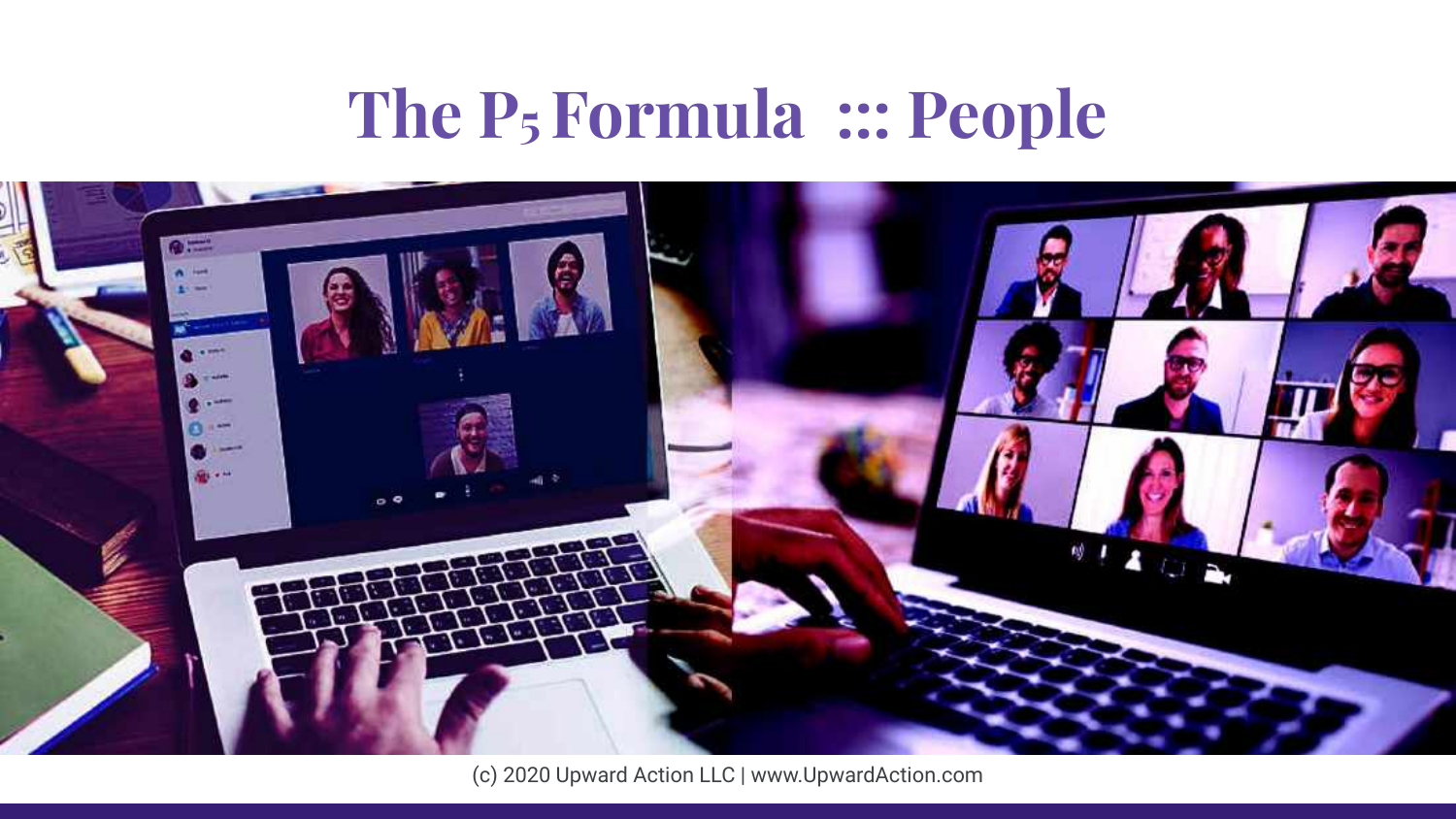# **People** *Your people want to connect with you.*

- Ask questions
- Encourage your audience to ask questions
	- Schedule it
- Answer questions
	- Double up
- Acknowledge the replay
	- Shout outs
- Follow-up
	- Announce the expiration

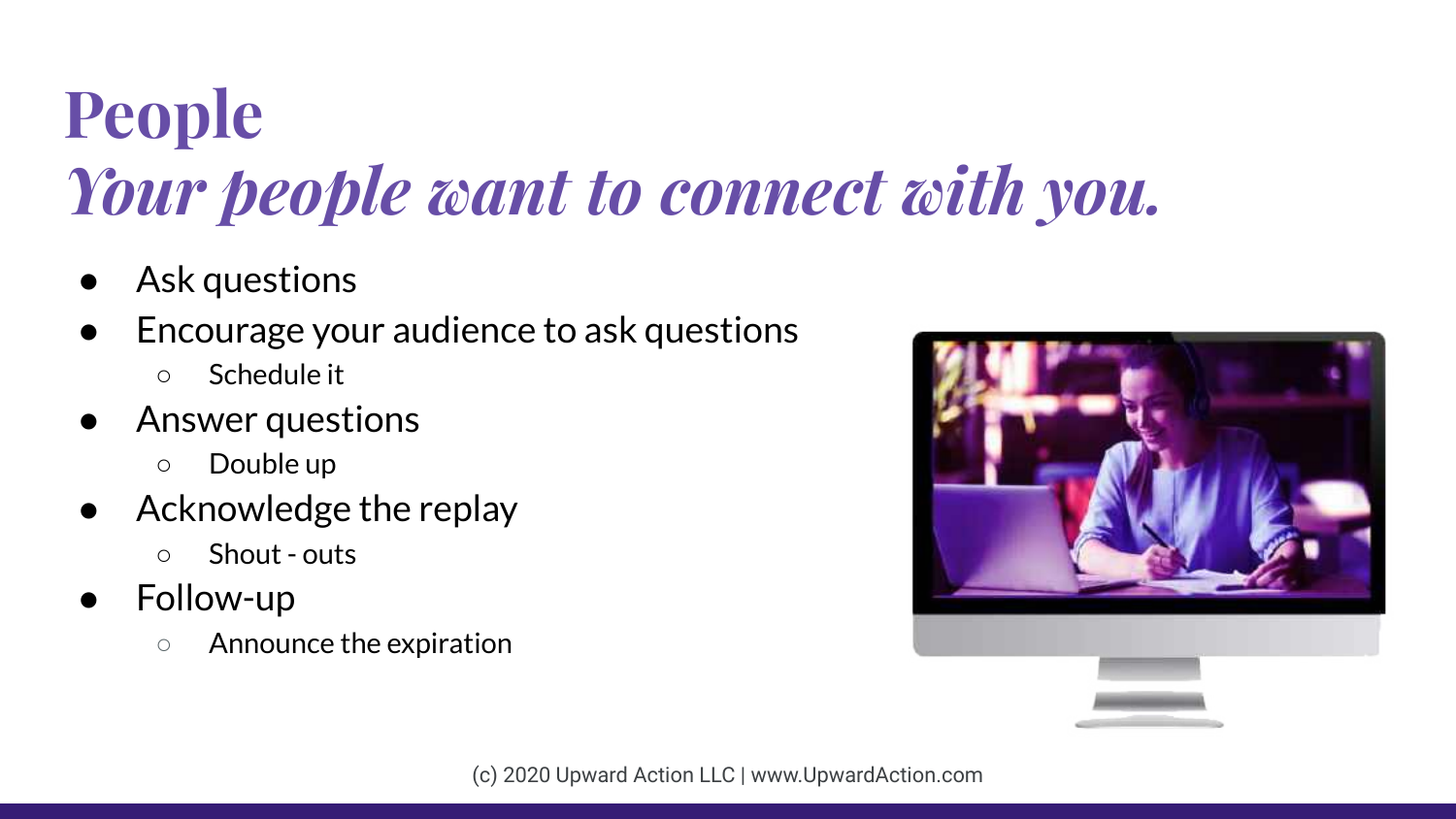#### **The P5 Formula ::: Profit**

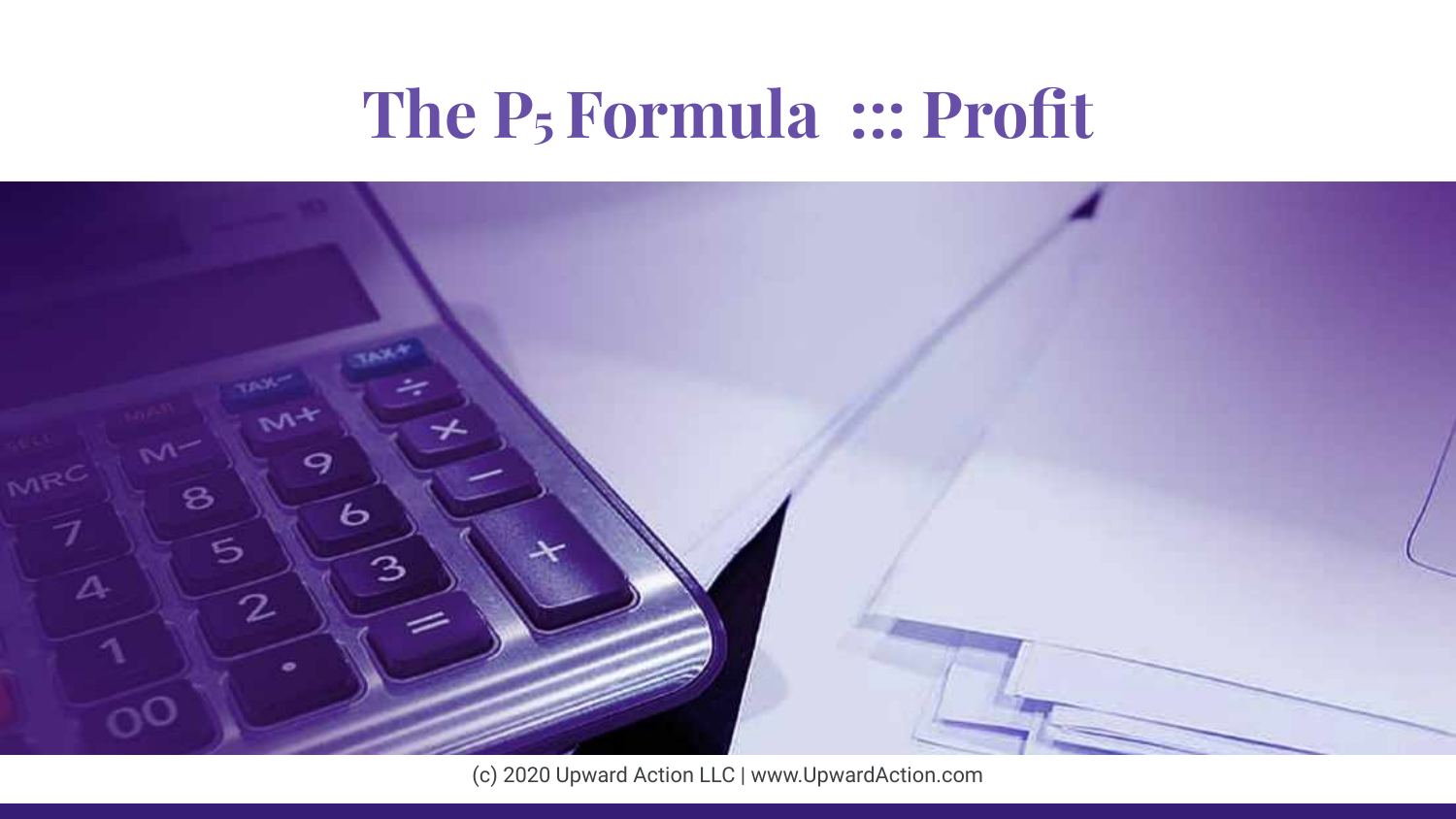# **Profit**  *Do it once, get paid in multiple ways.*

- **Content** 
	- FAQs
	- Strategy
	- Process
- **Repurpose** 
	- Website
	- Social networks
	- Publications

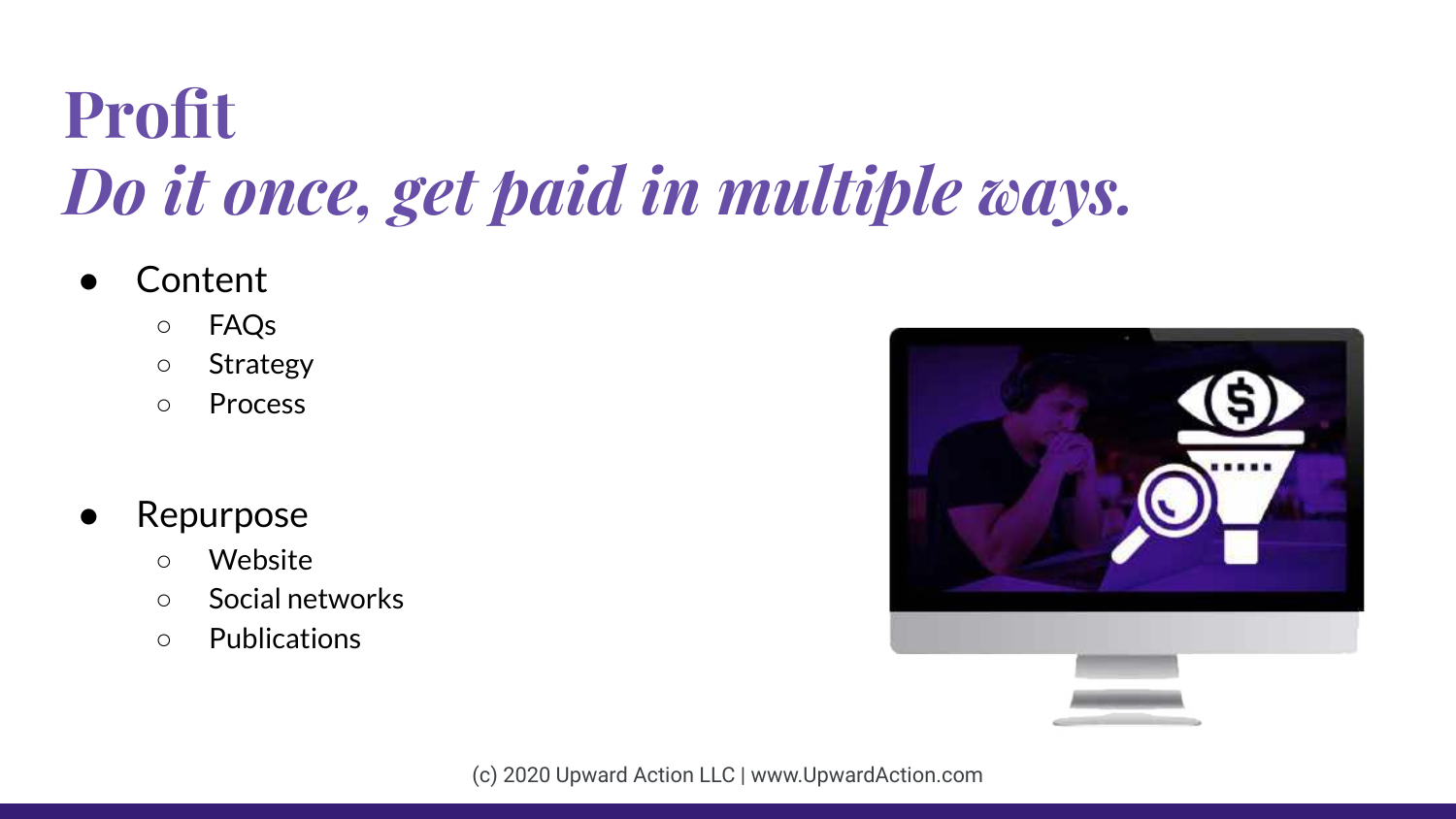#### **The P5 Formula ::: Platforms**

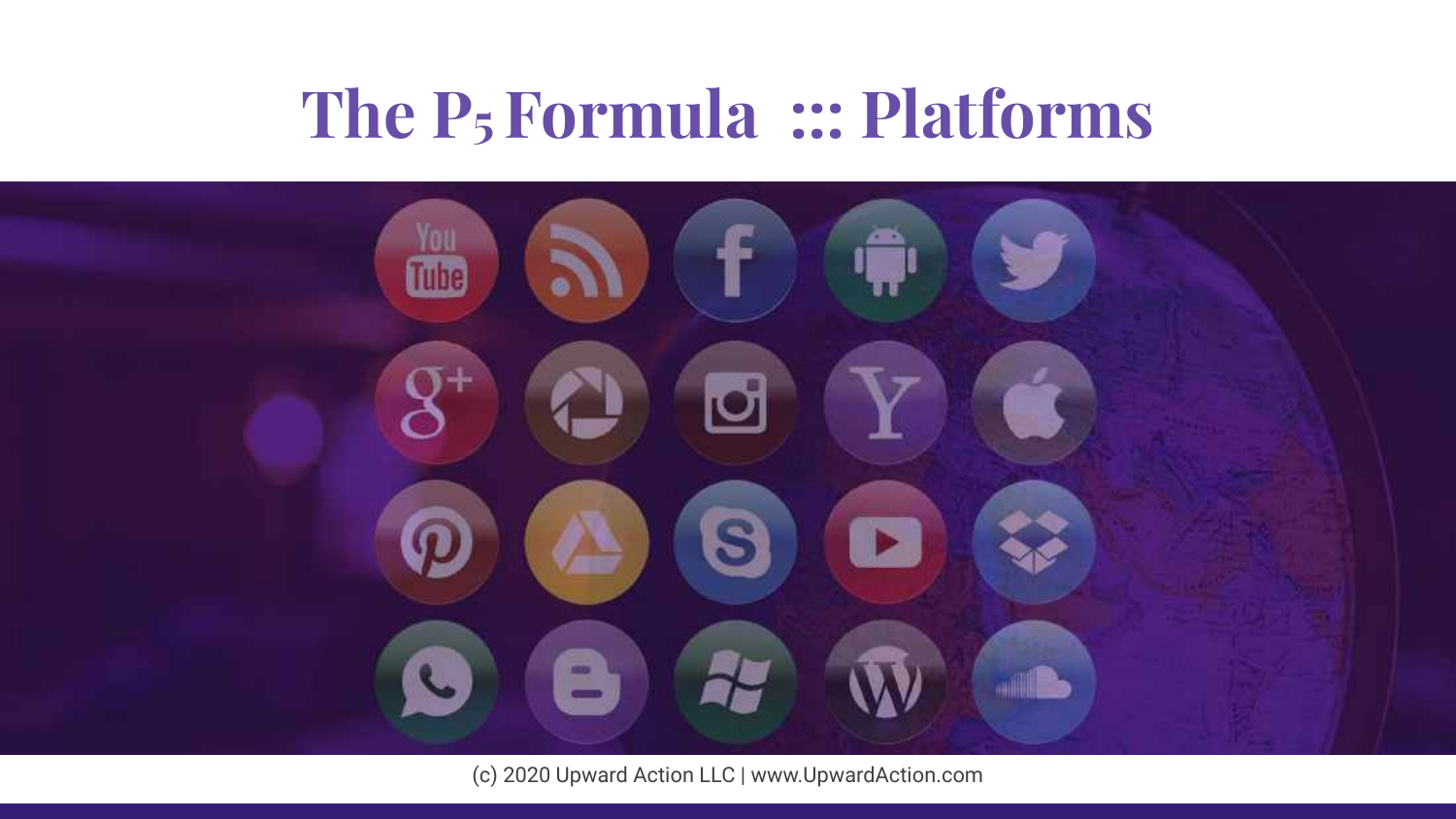# **Platforms**  *Where are your people?*

- **Facebook**
- **YouTube**
- Periscope/Twitter
- **Instagram**
- **LinkedIn**

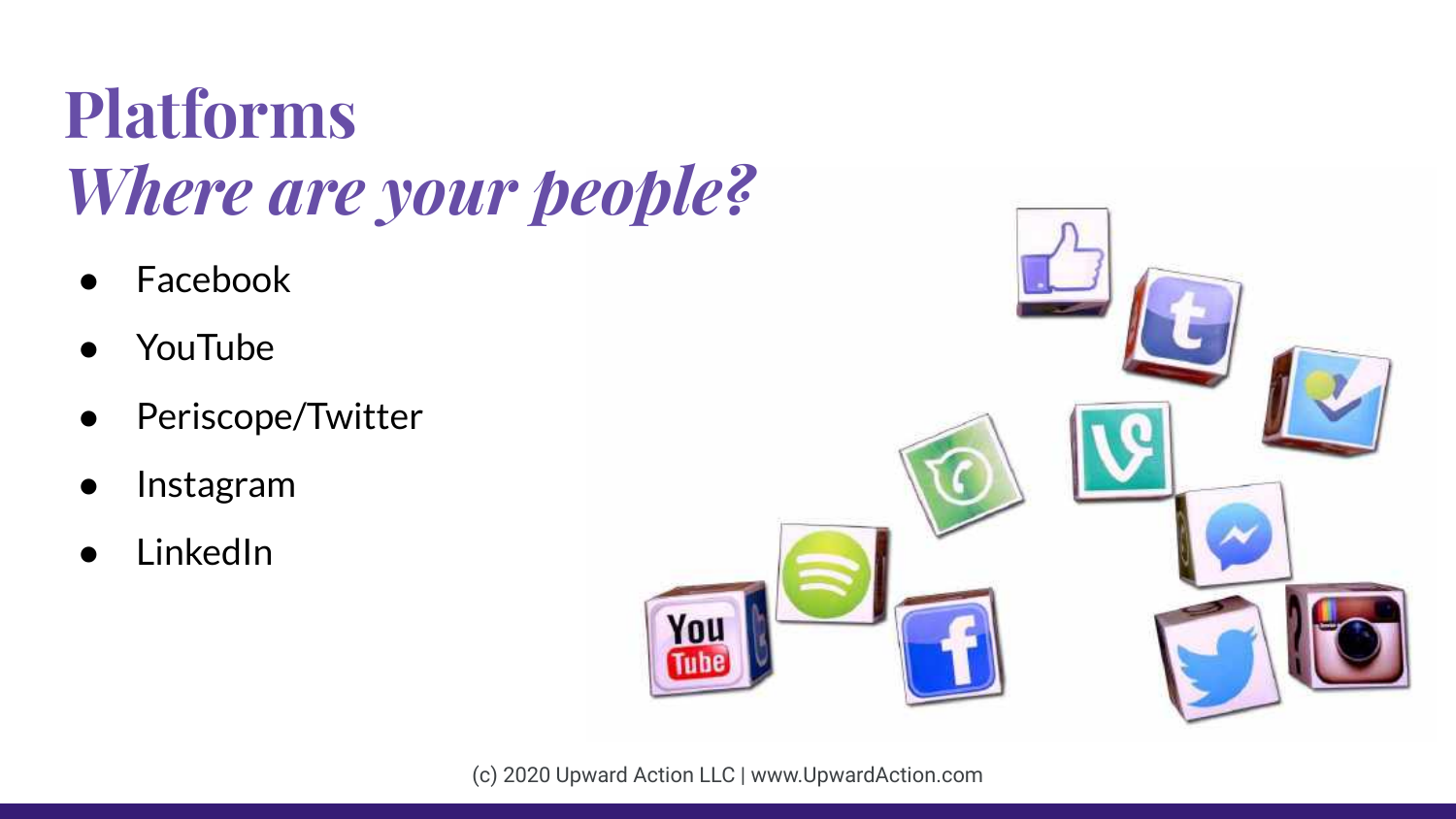# **Platforms**  *Safety first - be mindful.*

- Be mindful of what's in your background.
- Be mindful of what's on your desk.
- Be mindful of what's on your screen, if you plan to screen share.
- Be mindful of copyright infringement.
- Be mindful of sharing your exact location.

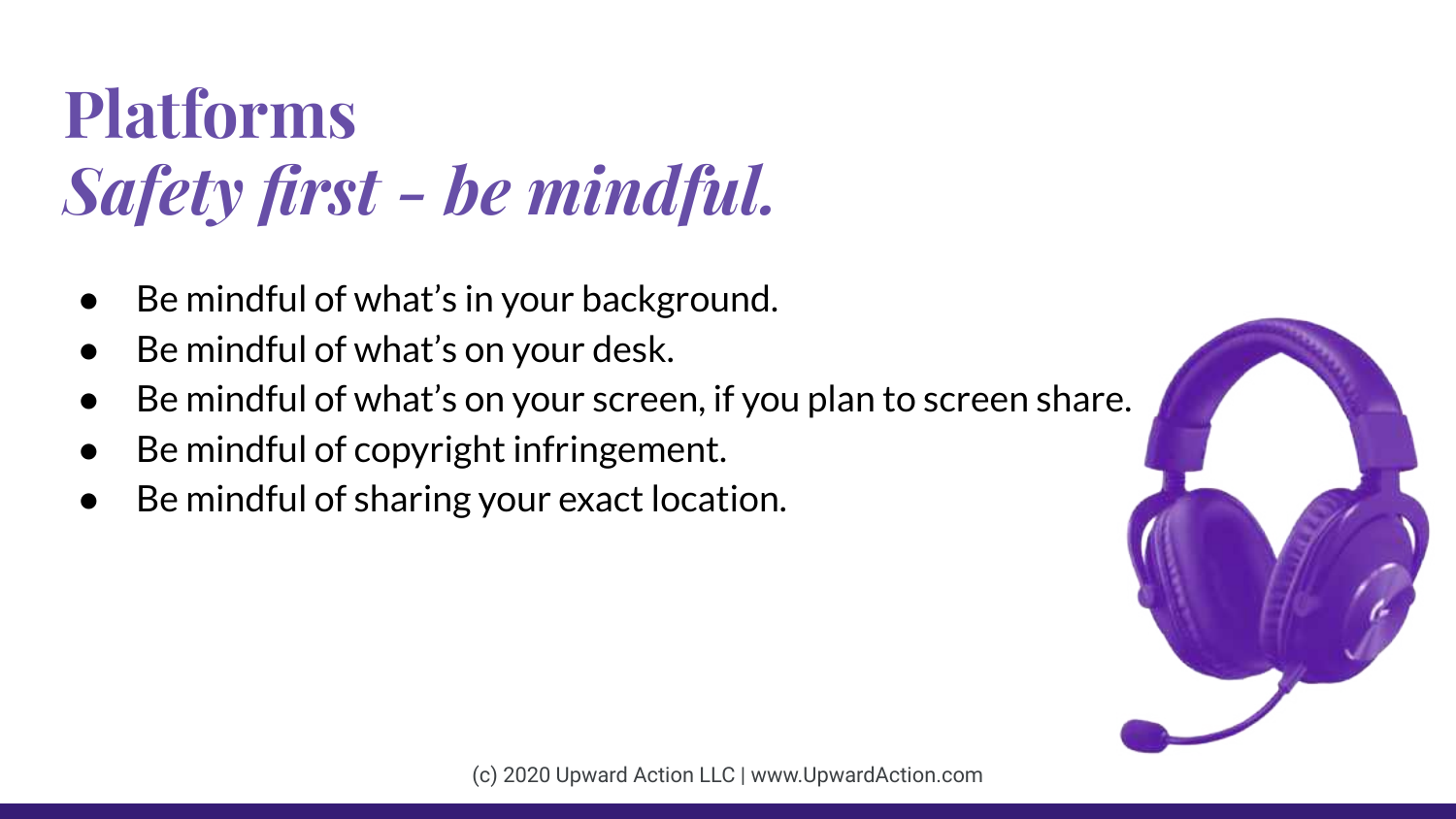#### **If you enjoyed this beginner's guide to live streaming, get our list of Live Streaming resources.**

#### www.UpwardAction.com/LiveStreamPro

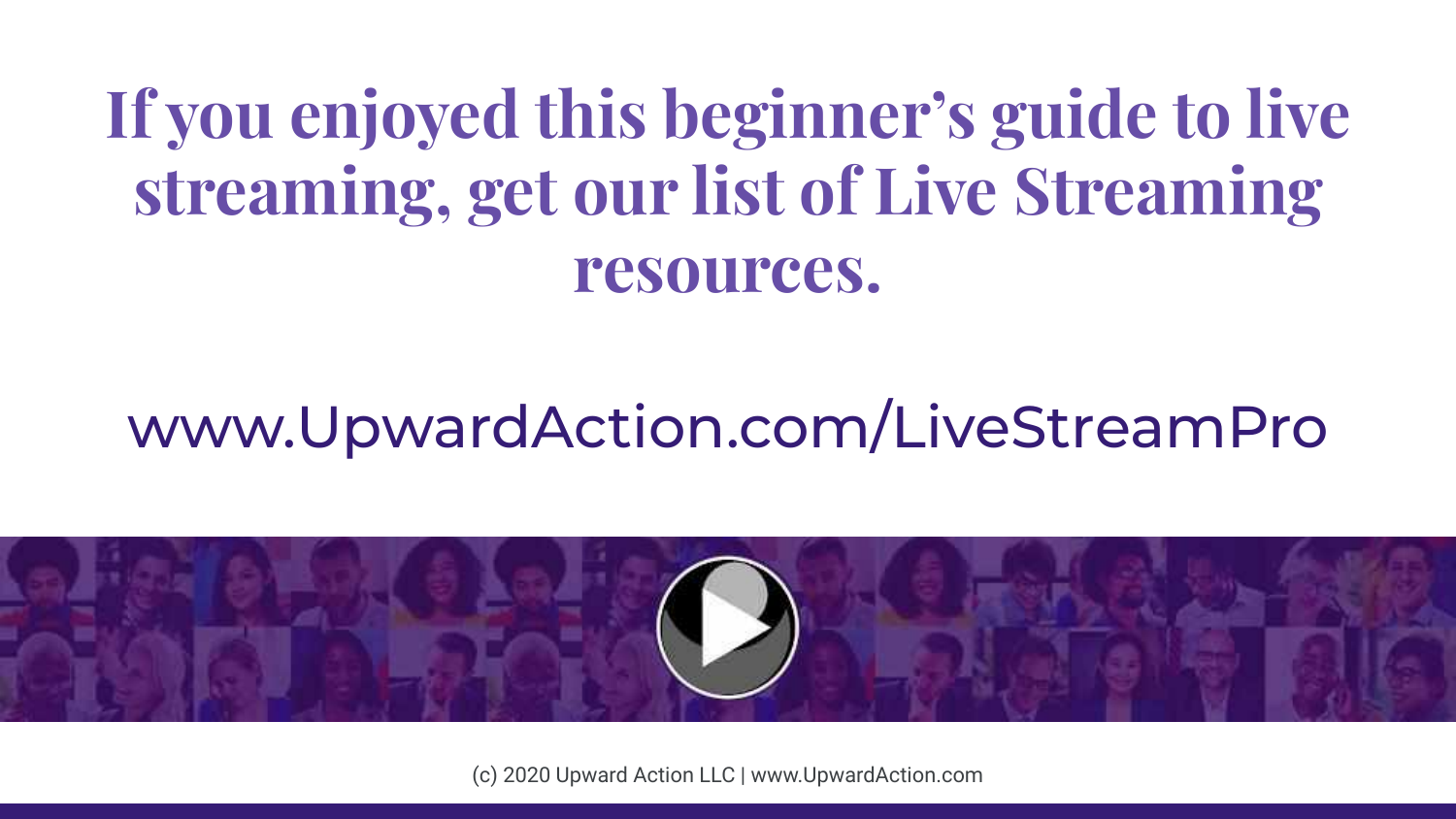# **About TC Cooper, Esq.**



TC Cooper is an attorney, Amazon best-selling author, professional speaker, and executive coach. She has an interesting legal career that has included being a private equity attorney in a large international law firm, serving as deputy to the general counsel of a publicly-traded luxury brand, and being an associate general counsel in government.

TC is the president of Upward Action LLC – a social media training company that teaches leaders results-oriented systems and processes that leverage the power of social media and digital technology to increase impact, expand influence, and diversify income – all while building legacy-driven brands committed to excellence.